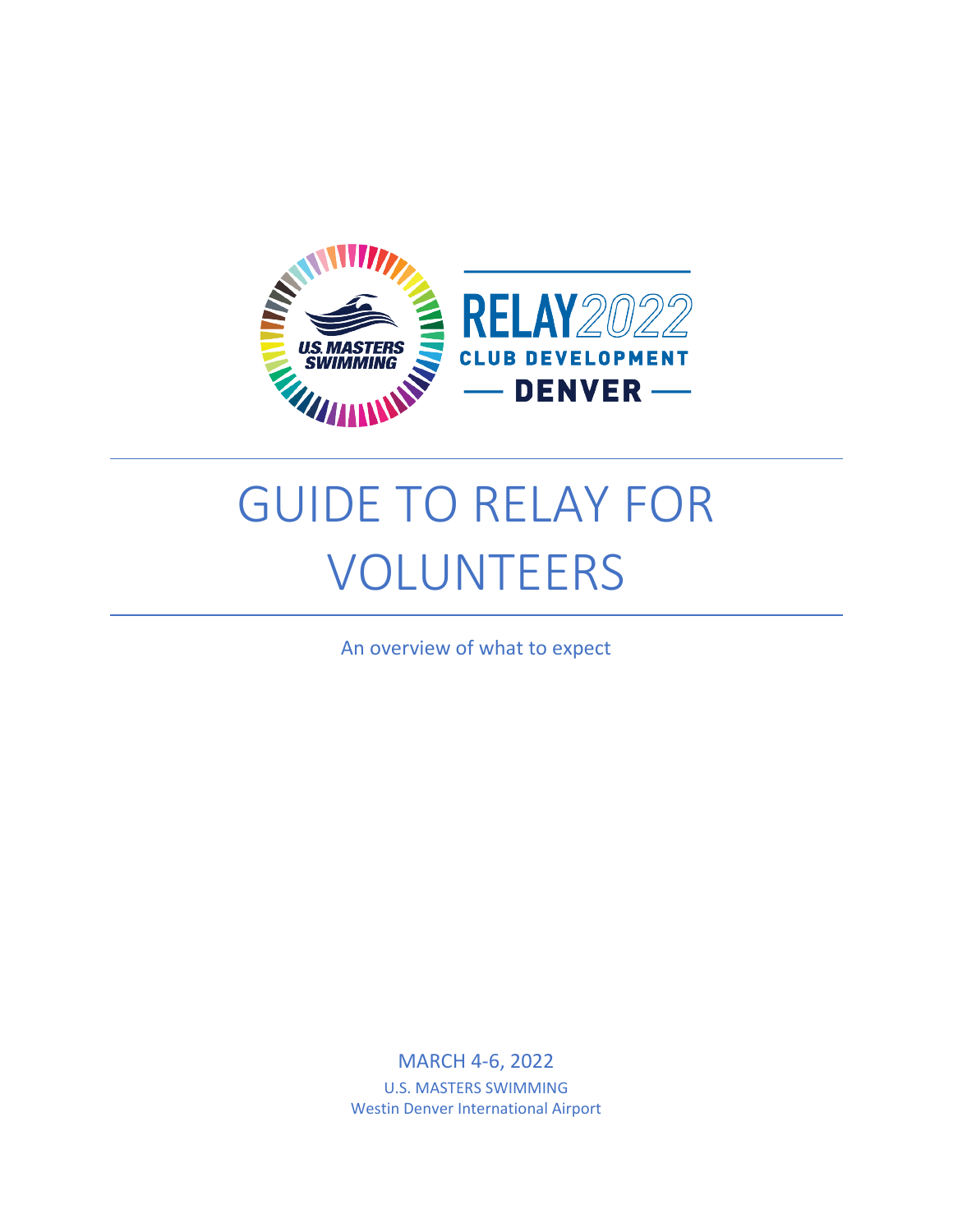# Contents

| $\bullet$ |
|-----------|
| $\bullet$ |
| $\bullet$ |
| $\bullet$ |
|           |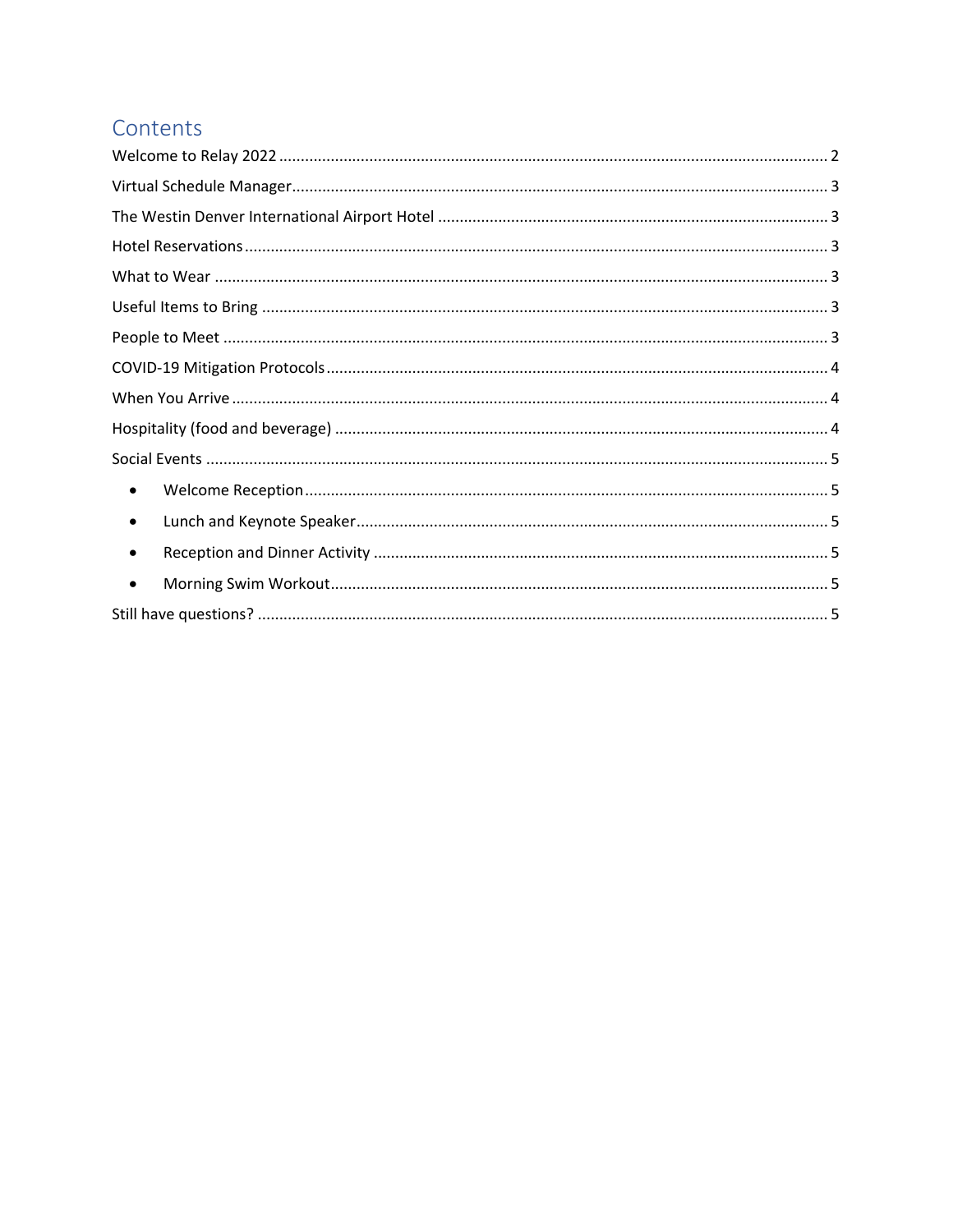

# <span id="page-2-0"></span>Welcome to Relay 2022

Dear USMS Attendee,

Thank you for agreeing to attend the inaugural U.S. Masters Swimming Volunteer Relay at the Westin Denver International Airport, March 4-6.

You may be wondering why this event has been named "Volunteer Relay." In swimming terms, relays require teamwork and are fun. Relay also connotes receiving and passing on information and can describe a group of people engaged in a task for a fixed period and then replaced by a similar group.

The theme of Relay 2022 is club development with a focus on building relationships with facilities, recruiting and supporting coaches, and providing resources for clubs to grow. This in-person meeting will feature a series of workshops and discussion topics and will be a wonderful opportunity for learning, motivation, and helping recruit new local volunteers.

Thanks, and have fun!

-- Jessica Reilly Senior Director, Marketing Technology and Volunteer Services [jreilly@usmastersswimming.org](mailto:jreilly@usmastersswimming.org)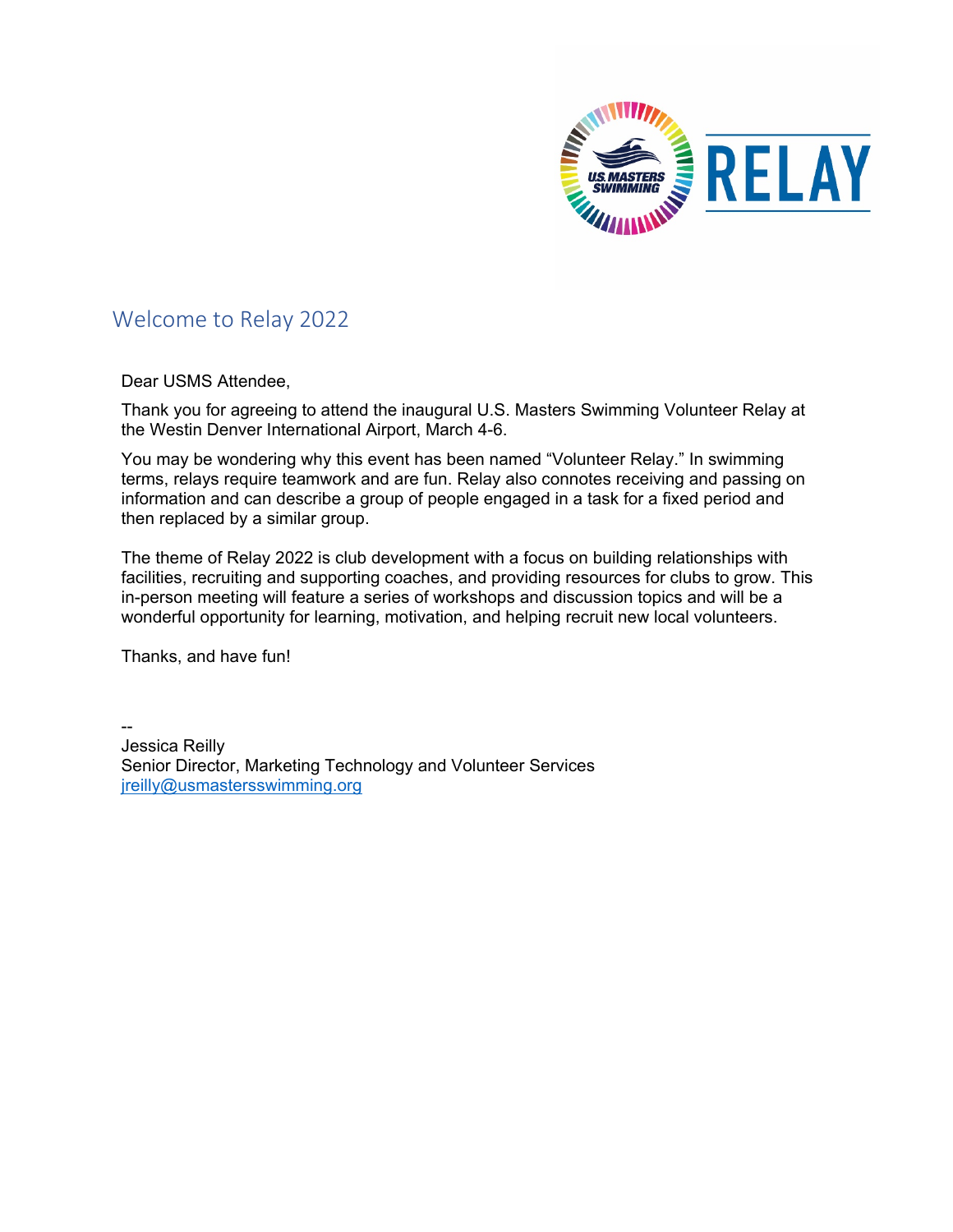# <span id="page-3-0"></span>Virtual Schedule Manager

[Our virtual calendar allows](https://www.usms.org/volunteer-central/lmscs/lmsc-leadership-summit/relay-2022/schedule) attendees to explore meetings and sessions, build their own agenda, register for meetings, learn about speakers, and discover who will be attending sessions.

It is recommended that attendees [sign up for an account](https://relay2022.sched.com/) and use it to login to Sched to bookmark your favorites, indicate your plans to attend, sync meeting details to your phone or calendar, and allow USMS to document attendance of sessions. If you're a first timer using Sched, [this guide will help you navigate through using the Sched](https://usms-cdn.azureedge.net/-/media/usms/pdfs/volunteer%20central/relay/2022/sched_setup_guide.pdf?rev=e2cfd637b5eb4fbfb36a556cd12a562a&hash=48EB9313D659C6C4919C60BA4338FCE3)  [functionality.](https://usms-cdn.azureedge.net/-/media/usms/pdfs/volunteer%20central/relay/2022/sched_setup_guide.pdf?rev=e2cfd637b5eb4fbfb36a556cd12a562a&hash=48EB9313D659C6C4919C60BA4338FCE3)

# <span id="page-3-1"></span>The Westin Denver International Airport Hotel

**Located in the Airport Terminal** - the hotel is conveniently located just steps from the main terminal at the Denver International Airport, which ensures a seamless arrival and departure.

## <span id="page-3-2"></span>Hotel Reservations

USMS has made all hotel reservations and has sent out confirmation numbers to all those attending, in addition to their reservation details. (Room type and check in and out dates) Check in is at 3PM and check out is at 12PM.

We appreciate the LMSCs making reasonable efforts to submit roommate preferences that have already confirmed they are comfortable sharing a room. All submitted roommate requests have been assigned as requested.

# <span id="page-3-3"></span>What to Wear

Be comfortable

- Welcome reception and daily sessions business-casual or casual clothes -- a sweater or jacket may be needed.
- Reception and Dinner Activity Saturday night we'd recommend "Dressy Casual".
- Don't forget to bring your suit, cap and goggles for the optional **Sunday morning** [practice.](https://forms.office.com/r/MYP0ghU3CG)

## <span id="page-3-4"></span>Useful Items to Bring

A laptop, a notepad, and pens. The meeting rooms will be Wi-Fi accessible and charging stations will be available. Don't forget to bring plenty of patience and an open mind.

**A refillable water bottle** – Before your trip to Denver, "The Mile High City", and while you're at Relay, drinking plenty of water is the number one way to help your body adjust easily to the higher altitude. The low humidity in Colorado keeps the air dry, like the desert, so you need about twice as much water as you would drink at home.

## <span id="page-3-5"></span>People to Meet

Relay is a great opportunity to reconnect with swimming friends and to meet many interesting, talented, and fun-filled people with a passion for swimming. We encourage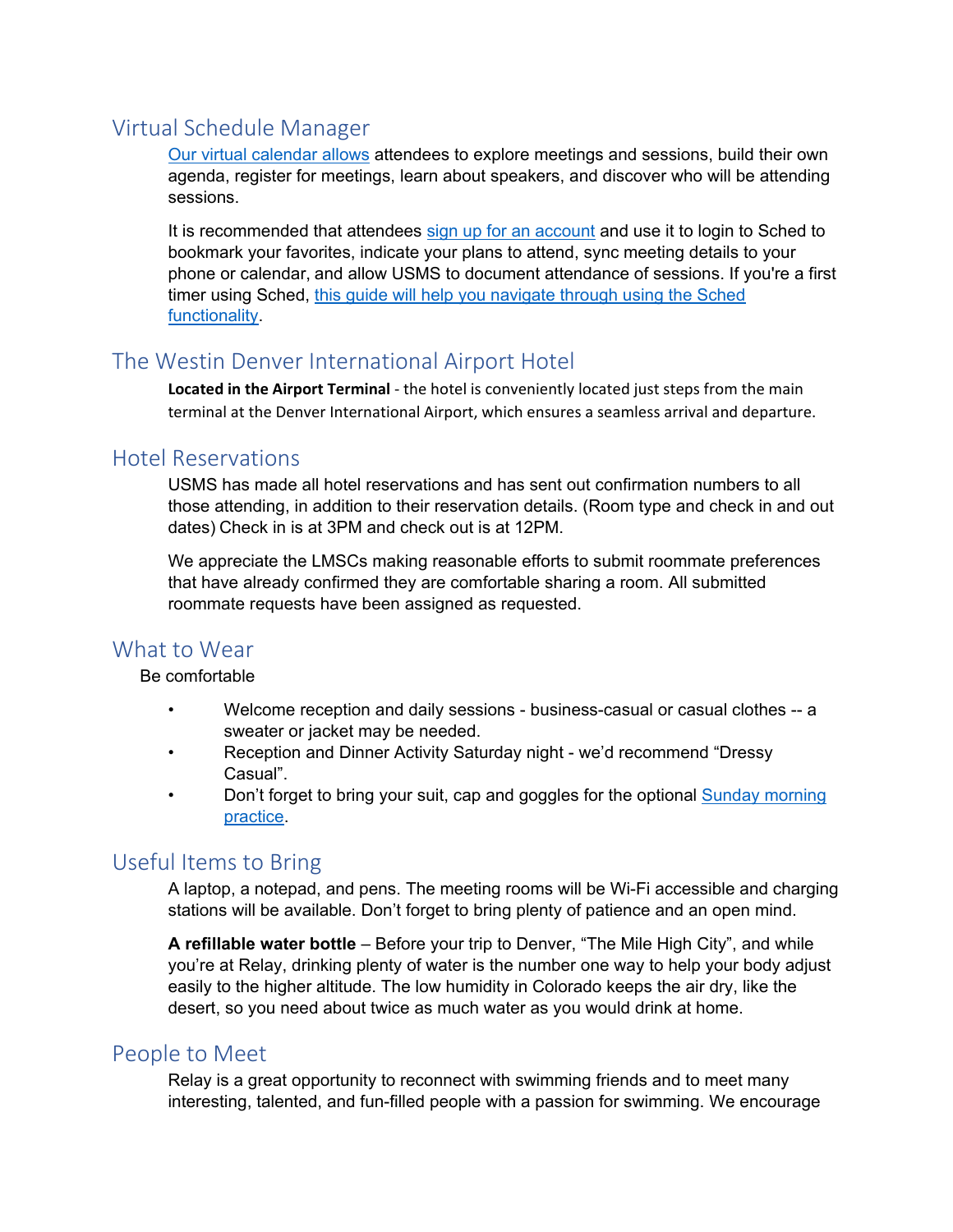you to take full advantage of this opportunity. Please make every effort to meet as many new people as you can.

We're asking all attendees to **create an account within our virtual calendar**, which allows attendees to [discover who'll be attending,](https://relay2022.sched.com/directory/attendee) learn about speakers, and more!

# <span id="page-4-0"></span>COVID-19 Mitigation Protocols

USMS is monitoring the COVID-19 situation in Denver and nationally and planning accordingly. We're working with the Westin Denver International Airport to ensure Relay 2022 will be as safe as possible for our attendees. Marriott has rolled out its [Commitment to Clean program](https://clean.marriott.com/) that's committed to providing a safe environment for both staff and guests.

The protocols below are the current plan but could change as we get closer to Relay 2022:

- Vaccinations and boosters
	- o Strongly recommended for all attendees.

#### • **Mask mandate**

- o The Westin Denver hotel has instated a mask mandate regardless of vaccination status. The hotel is on airport property, so masking rules will be the same as when travelling.
- o Masks are not required while actively eating or drinking.
- Negative COVID-19 test
- o All attendees are asked to test within 72 hours of attending Relay.
- $\circ$  You won't need to show proof of a negative test, but we ask in the name of our volunteers, staff, and your own health that you stay home if you test positive.

## <span id="page-4-1"></span>When You Arrive

Upon your arrival, locate the Registration Table to check in and receive your name tag.

- Friday, March 4th:
	- 11:00am-3:00pm
		- Back of BOD Meeting, Spruce Ballroom
	- $\blacksquare$  3:00pm 5:00pm
		- Registration Check-In Table, Grand Foyer
- Or come find Jessica Reilly

# <span id="page-4-2"></span>Hospitality (food and beverage)

- Heavy hors d'oeuvres Friday night
- Continental breakfast, lunch, and dinner Saturday
- Continental breakfast Sunday
	- o For those attending the morning workout, a light breakfast option will be available on the bus back to the hotel.

There are many sessions you'll be attending -- bring a few snacks to have on hand.